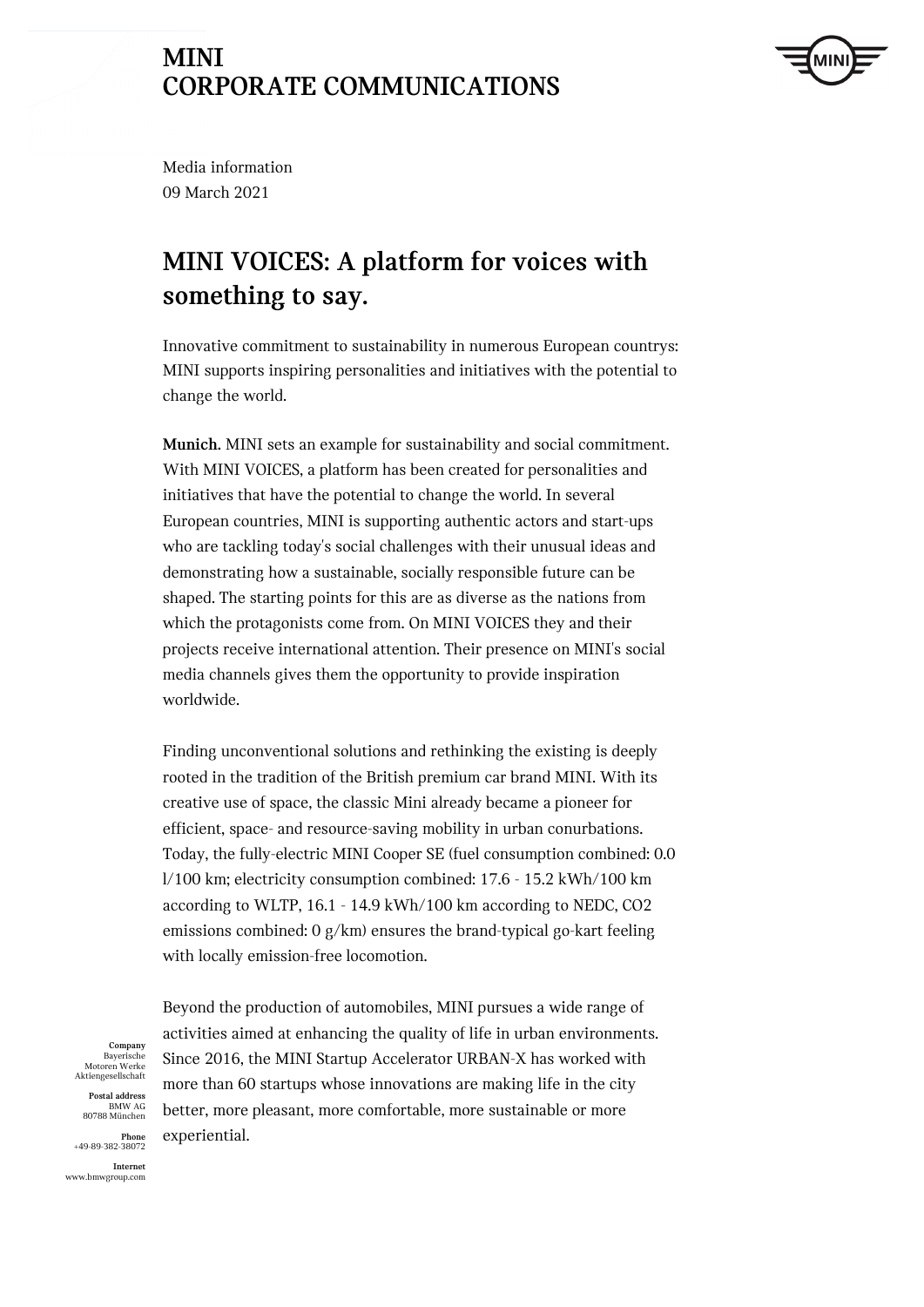

Media information

Date 09 March 2021

Topic MINI VOICES: A platform for voices with something to say.

Page 2

MINI VOICES is now another opportunity to track down groundbreaking impulses for the world of tomorrow and make them known to a wider audience.

Inventors, founders, scientists, adventurers and other voices with something to say in the fields of sustainability and social responsibility find an international stage at MINI VOICES. Among the first personalities to be featured on this platform is the French architect Clarisse Merlet, who has developed a method for extracting environmentally conscious building materials from clothes that are no longer usable. Her Paris-based start-up, presented by MINI France, is called FabBRICK. Clarisse Merlet and her team have already recycled textile waste weighing more than twelve tonnes and produced around 40,000 bricks from it.



P90414412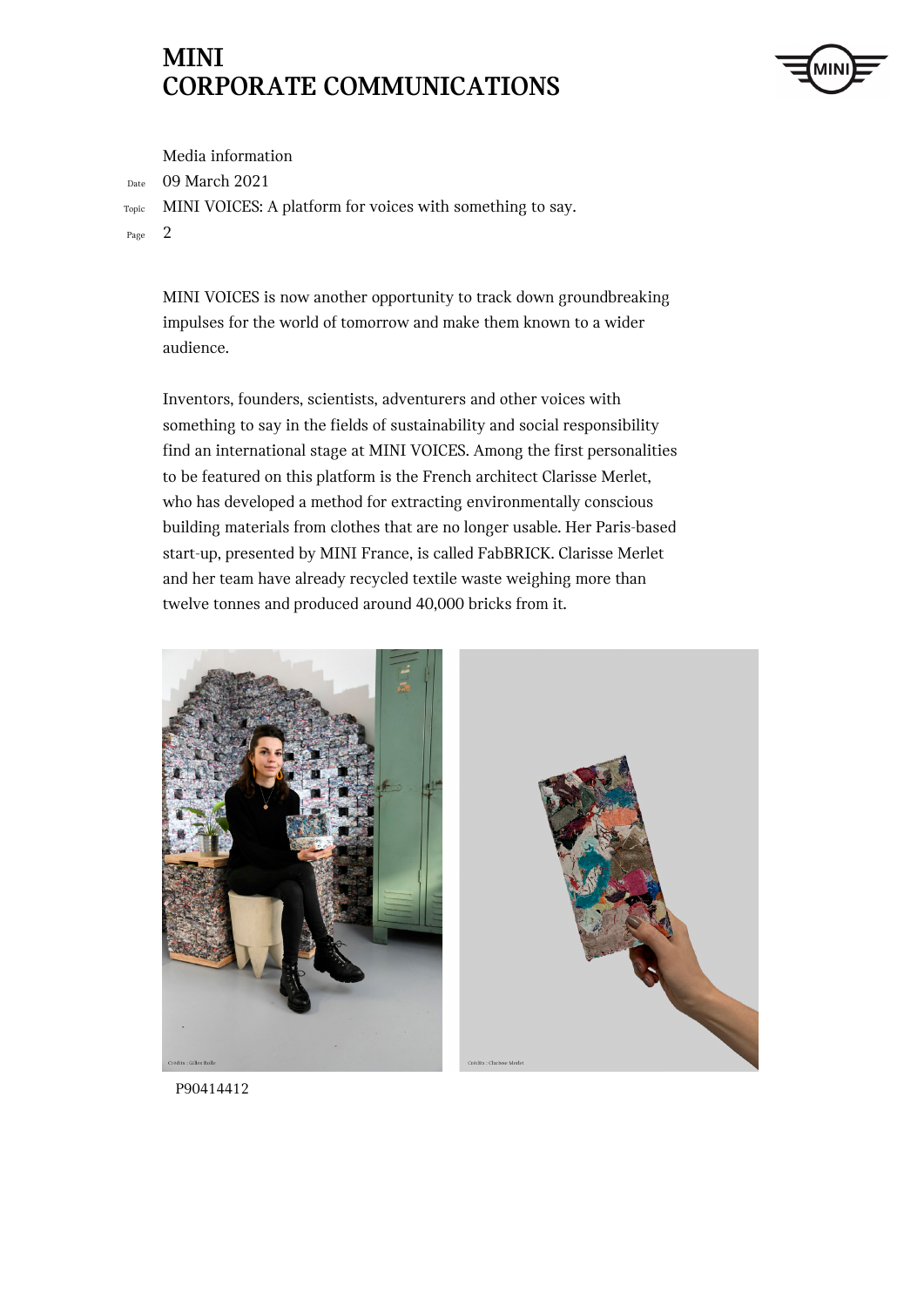

Media information

Date 09 March 2021

- Topic MINI VOICES: A platform for voices with something to say.
- Page 3



In the Swiss banking metropolis of Zurich, a unique ecosystem for the production of natural food has been created that delights environmentalists and gourmets alike. On the fourth floor of an office building, the team of the start-up UMAMI produces and processes

so-called microgreens. The particularly nutrient-rich and flavourintensive mini-plants grow in a facility known as aquaponics. There, together with fish and freshwater shrimp, they form a closed cycle working completely without artificial additives. The company founded by Robin Bertschinger, Manuel Vock and Denis Weinberg, presented by MINI Switzerland at MINI VOICES, has thus developed a particularly innovative form of urban farming. In the meantime, its products are delivered to Zurich's top restaurants, among others - always fresh and in a short distance.

Fuel consumption, CO<sub>2</sub> emission figures, power consumption and range were measured using the methods required according to Regulation VO (EC) 2007/715 as amended. They refer to vehicles on the automotive market in Germany. With regard to ranges, the NEDC figures take into account differences in the selected wheel and tyre size, while the WLTP takes into account the effects of any optional equipment.

All figures are already calculated on the basis of the new WLTP test cycle. NEDC values listed have been calculated back to the NEDC measurement procedure where applicable. WLTP values are used as a basis for the assessment of taxes and other vehicle-related levies that are (also) based on CO<sub>2</sub> emissions and, where applicable, for the purposes of vehicle-specific subsidies. Further information on the WLTP and NEDC measurement procedures is also available a[t www.bmw.de/wltp](http://www.bmw.de/wltp).

For further details of the official fuel consumption figures and official specific  $CO<sub>2</sub>$  emissions of new cars, please refer to the "Manual on the fuel consumption, CO<sub>2</sub> emissions and power consumption of new cars", available at sales outlets, from Deutsche Automobil Treuhand GmbH (DAT), Hellmuth-Hirth-Str. 1, 73760 Ostfildern-Scharnhausen and at https://www.dat.de/co2/.

P90414587